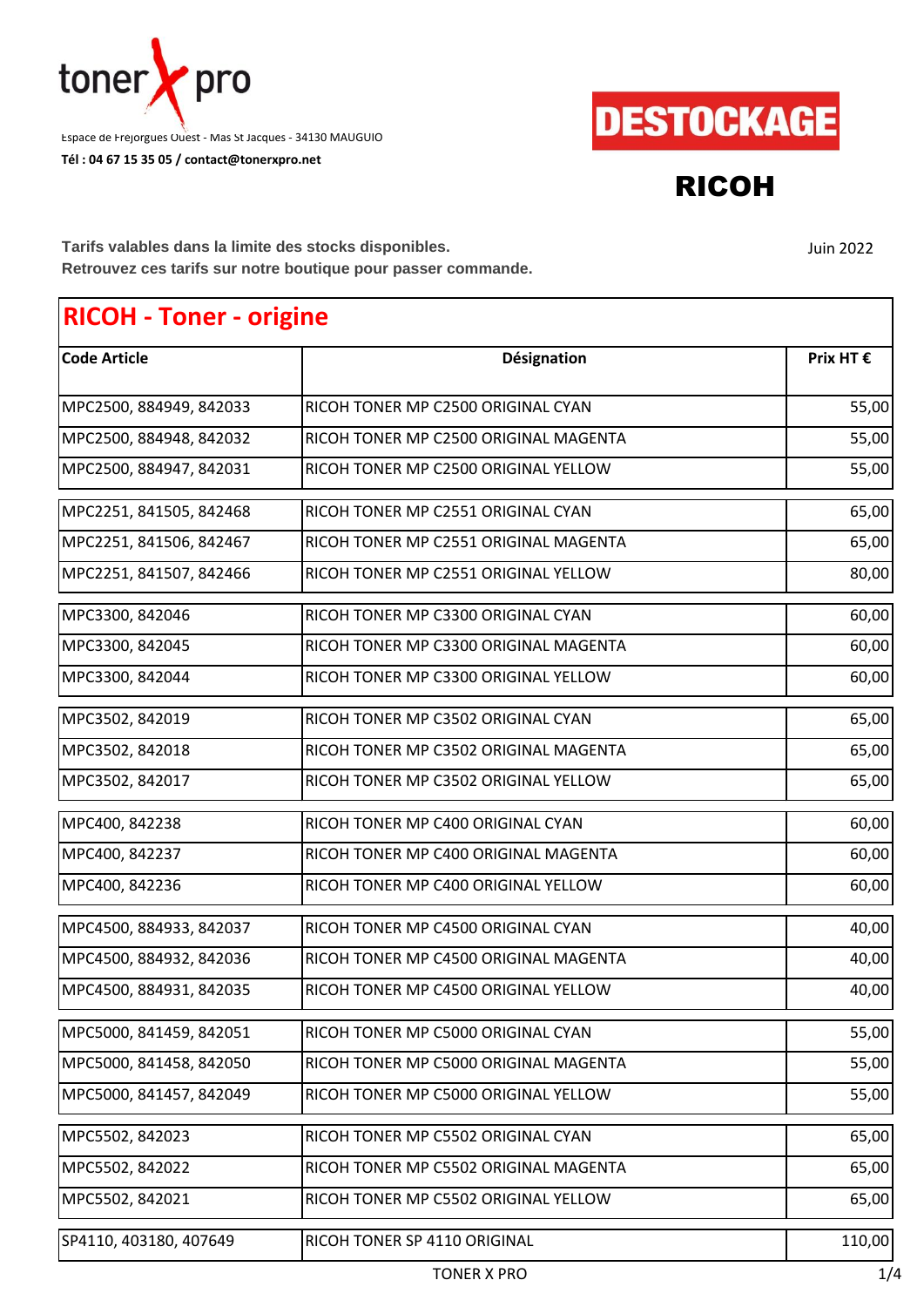| <b>RICOH - Drum Unit - origine</b> |                                         |                    |
|------------------------------------|-----------------------------------------|--------------------|
| <b>lCode Article</b>               | Désignation                             | Prix HT $\epsilon$ |
| MPC3501, D0892250                  | RICOH DRUM UNIT MP C3501 ORIGINAL BLACK | 160,00             |
| MPC3501, D0892251                  | RICOH DRUM UNIT MP C3501 ORIGINAL COLOR | 180,00             |
| MPC3502, D1442251                  | RICOH DRUM UNIT MP C3502 ORIGINAL BLACK | 240,00             |
| MPC3502, D1442253                  | RICOH DRUM UNIT MP C3502 ORIGINAL COLOR | 240,00             |
| MPC3300, D0292251                  | RICOH DRUM UNIT MP C3300 ORIGINAL COLOR | 125,00             |

| <b>RICOH - Divers - origine</b> |                                                       |                    |
|---------------------------------|-------------------------------------------------------|--------------------|
| <b>Code Article</b>             | Désignation                                           | Prix HT $\epsilon$ |
| MPC3502, D1424273               | RICOH HEATING ELEMENT+FILM FIX-ASSY MP C3502 ORIGINAL | 150,00             |
| MPC2550, D0396029, D0396038     | RICOH TRANSFER BELT SEUL MP C2550 ORIGINAL            | 145,00             |
| MPC3300, D1446091, D1446094     | <b>RICOH TRANSFER BELT SEUL MP C3300 ORIGINAL</b>     | 100,00             |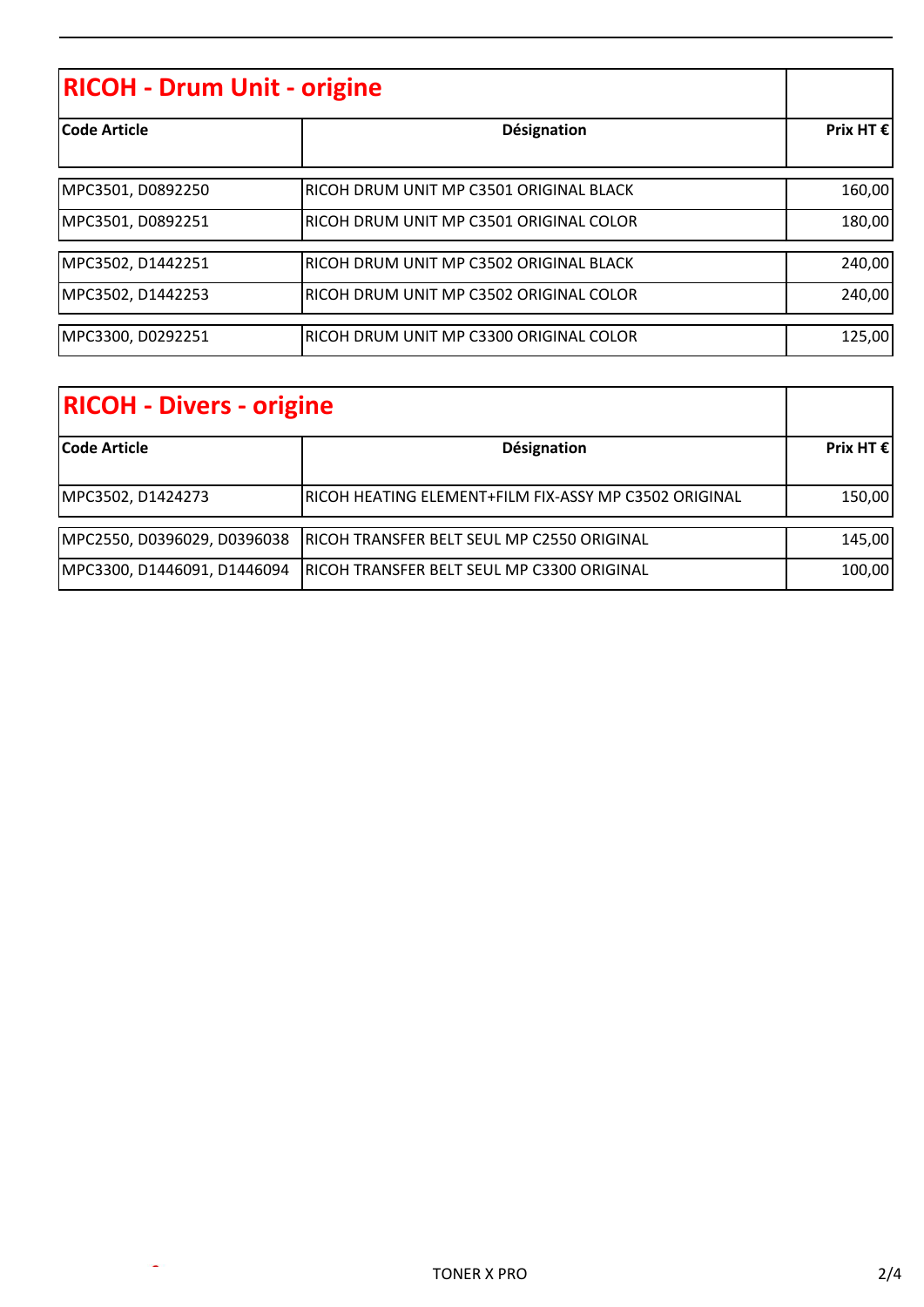

**Tél : 04 67 15 35 05 / contact@tonerxpro.net** Espace de Fréjorgues Ouest - Mas St Jacques - 34130 MAUGUIO



## SHARP

**Tarifs valables dans la limite des stocks disponibles. Retrouvez ces tarifs sur notre boutique pour passer commande.**

## **SHARP - Toner - origine**

| <b>Code Article</b> | Désignation                                      | Prix HT € |
|---------------------|--------------------------------------------------|-----------|
| <b>MX235GT</b>      | SHARP TONER MX M182, MX M232, ORIGINAL           | 30,00     |
| MX23GTCA            | SHARP TONER MX 2010, MX 2310, ORIGINAL CYAN      | 35,00     |
| MX23GTMA            | SHARP TONER MX 2010, MX 2310, ORIGINAL MAGENTA   | 35,00     |
| MX23GTYA            | SHARP TONER MX 2010, MX 2310, ORIGINAL YELLOW    | 35,00     |
| <b>MX312GT</b>      | SHARP TONER MX M260, MX M310, ORIGINAL           | 35,00     |
| MX36GTBA            | SHARP TONER MX 2610N, MX 3110N, ORIGINAL BLACK   | 35,00     |
| MX36GTCA            | SHARP TONER MX 2610N, MX 3110N, ORIGINAL CYAN    | 55,00     |
| MX36GTMA            | SHARP TONER MX 2610N, MX 3110N, ORIGINAL MAGENTA | 55,00     |
| MX36GTYA            | SHARP TONER MX 2610N, MX 3110N, ORIGINAL YELLOW  | 55,00     |
| MX51GTBA            | SHARP TONER MX 4112, MX 5110, ORIGINAL BLACK     | 45,00     |
| MX51GTCA            | SHARP TONER MX 4112, MX 5110, ORIGINAL CYAN      | 65,00     |
| MX51GTMA            | SHARP TONER MX 4112, MX 5110, ORIGINAL MAGENTA   | 65,00     |
| MX51GTYA            | SHARP TONER MX 4112, MX 5110, ORIGINAL YELLOW    | 65,00     |
| MX70GTBA            | SHARP TONER MX 5500, MX 6200, ORIGINAL BLACK     | 40,00     |
| <b>MX70GTCA</b>     | SHARP TONER MX 5500, MX 6200, ORIGINAL CYAN      | 60,00     |
| MX70GTMA            | SHARP TONER MX 5500, MX 6200, ORIGINAL MAGENTA   | 60,00     |
| MX70GTYA            | SHARP TONER MX 5500, MX 6200, ORIGINAL YELLOW    | 60,00     |
| <b>MX753GT</b>      | SHARP TONER MX M623, MX M753, ORIGINAL BLACK     | 60,00     |
| MXB42GT1            | SHARP TONER MX B382 ORIGINAL                     | 25,00     |
| MXC30GTC            | SHARP TONER MX C250, MX C300, ORIGINAL CYAN      | 40,00     |
| MXC30GTM            | SHARP TONER MX C250, MX C300, ORIGINAL MAGENTA   | 40,00     |
| MXC30GTY            | SHARP TONER MX C250, MX C300, ORIGINAL YELLOW    | 40,00     |
| MXC38GTB            | SHARP TONER MX C310, MX C380, ORIGINAL BLACK     | 20,00     |
| MXC38GTC            | SHARP TONER MX C310, MX C380, ORIGINAL CYAN      | 35,00     |
| MXC38GTM            | SHARP TONER MX C310, MX C380, ORIGINAL MAGENTA   | 35,00     |
| MXC38GTY            | SHARP TONER MX C310, MX C380, ORIGINAL YELLOW    | 35,00     |